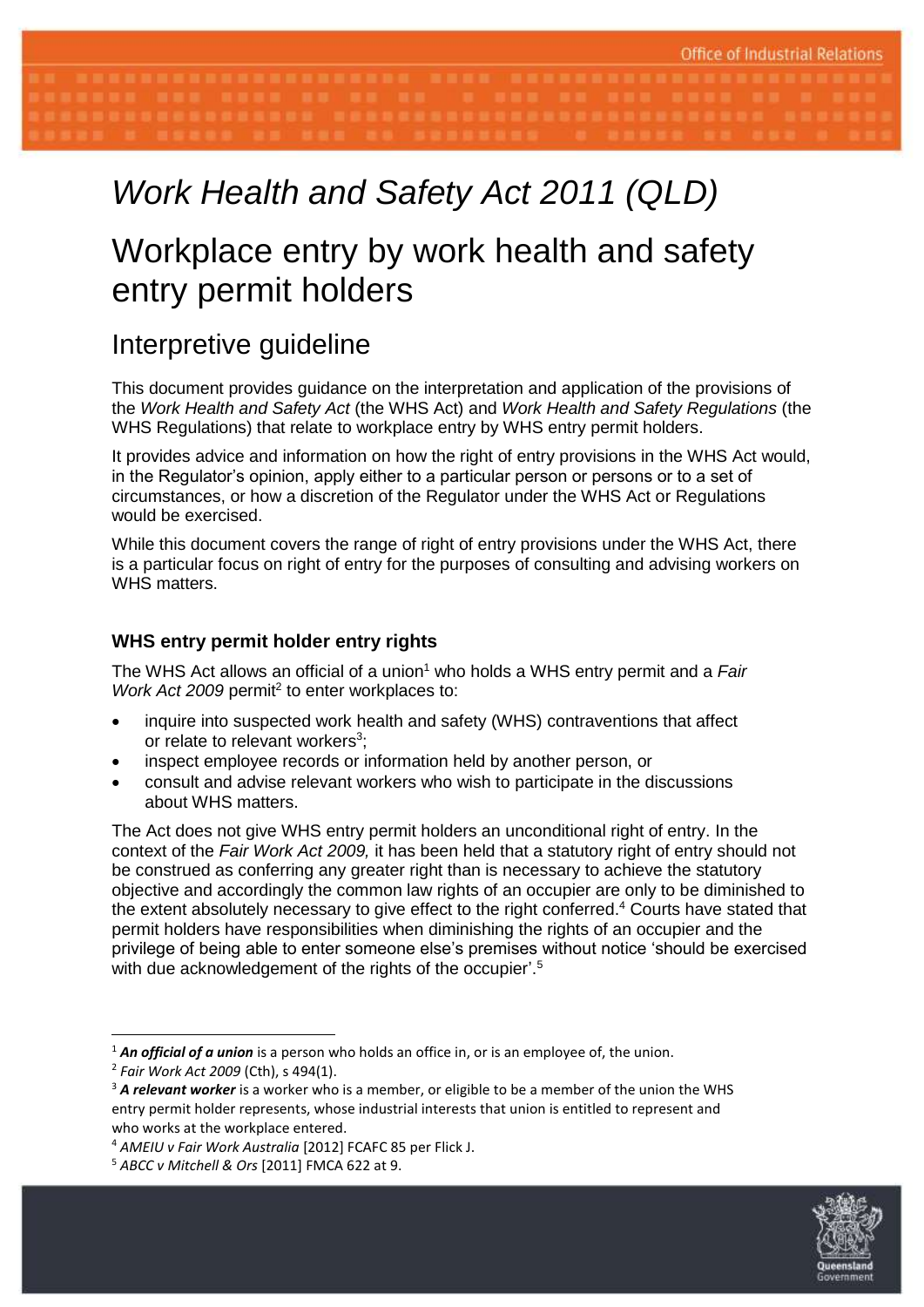It should be noted that this document contains references to decisions by courts on right of entry provisions in legislation other than the WHS Act and that such references are provided for guidance only to assist understanding of general principles relating to right of entry. In particular, where such decisions were made under industrial relations legislation, they should not be regarded as necessarily binding on courts when making decisions under the right of entry provisions of the WHS Act.

When interpreting and applying the right of entry provisions under the WHS Act, regard should also be had to the objects of the WHS Act of, amongst other things, encouraging unions and employer organisations to take a constructive role in promoting improvements in work health and safety practices and assisting persons conducting businesses or undertakings and workers to achieve a healthier and safer working environment.

# *Entry to inquire into a suspected contravention (24 hours' notice is not required)*

In order to enter a workplace to inquire into a suspected WHS contravention, the WHS entry permit holder must have a reasonable suspicion before entering that the contravention has occurred or is occurring.

In order to have a reasonable suspicion, the entry permit holder must have some information about events in the workplace that would lead to a belief that there has been a contravention, or there is a contravention occurring. For example, a reasonable suspicion could be based on a complaint from a worker or someone familiar with the workplace that provides detail of incidents or events at the workplace or a direct observation by the WHS entry permit holder, while outside the workplace, of an incident or event that is likely to constitute a contravention.

The WHS Act gives entry permit holders a number of rights when exercising their right of entry to inquire into a suspected contravention of the WHS Act.

#### *Entry to inspect employee records or information held by another person (24 hours' notice is required)*

In order to assist an entry permit holder to inquire into a suspected contravention of the WHS Act, the entry permit holder may, for the purposes of such inquiry, enter any workplace for the purpose of inspecting, or making copies of:

- employee records that are directly relevant to a suspected contravention; or
- other documents that are directly relevant to a suspected contravention and that are not held by the relevant person conducting a business or undertaking (PCBU)<sup>6</sup>.

# *Entry to hold consultations and advise workers (24 hours' notice is required)*

This right of entry is not given for the purpose of holding discussions with workers generally.<sup>7</sup> Entry to consult and advise workers is limited to discussion of WHS matters with relevant workers who wish to participate in the discussions. If a WHS entry permit holder insisted that a worker participate in consultations when the worker has made it clear that they don't wish to, that contradicts the purpose for which entry is permitted, meaning that the WHS entry permit holder has no authority to remain at the workplace.

<sup>6</sup> *Relevant person conducting a business or undertaking* is a person conducting the business or undertaking in relation to which the WHS entry permit holder is exercising or proposes to exercise the right of entry.

<sup>7</sup> *Australian Meat Industry Employees' Union v Fair Work Australia* [2012] FCAFC (8 June 2012), at [16]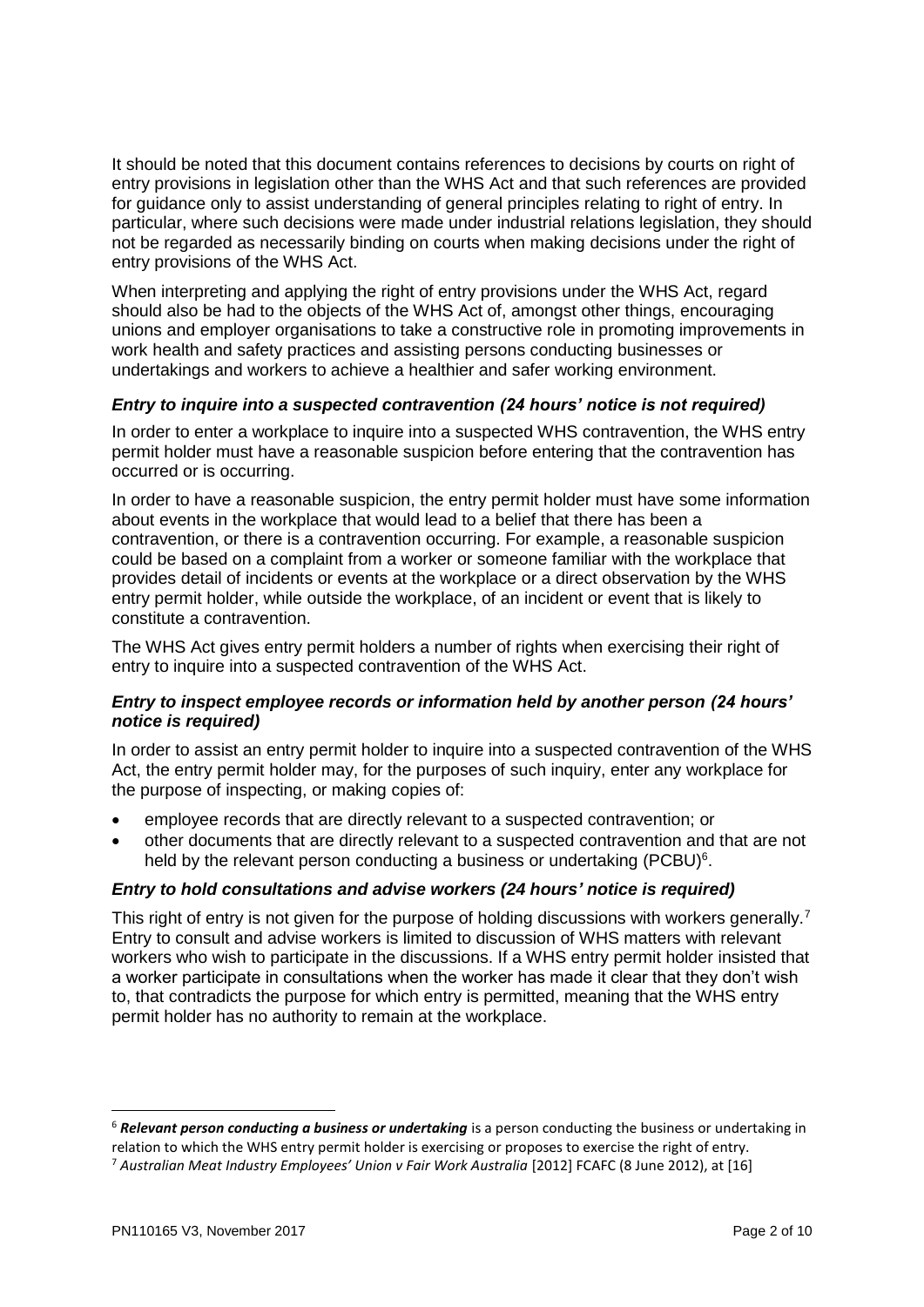#### **Interaction with union right of entry under the Fair Work Act**

The *Fair Work Act 2009* gives union officials who are permit holders a statutory right of entry to premises for the purposes outlined in Part 3-4 of that Act. It does not authorise entry for work health and safety purposes, which is provided for under State or Territory WHS law<sup>8</sup>. It does however impose a number of additional requirements that must be met by permit holders when they are exercising a right of entry under a State or Territory WHS law. Most of those requirements are replicated in the WHS Act<sup>9</sup>. However, an official must not exercise a State or Territory OHS right unless the official is a permit holder under the *Fair Work Act 2009* or a state or territory industrial relations entry permit.

# **Can WHS entry permit holders enter any place?**

WHS entry permit holders are not permitted to enter any part of a workplace that is used only for residential purposes. For example, if a two storey townhouse has a shop on the ground floor and residential premises on the second floor, a WHS entry permit holder only has a right to enter the shop on the ground floor.

# **When and where can rights be exercised?**

A WHS entry permit holder may only exercise a right of entry during the usual working hours at the workplace.

For all entry purposes a WHS entry permit holder can only exercise a right of entry relating to the area of the workplace<sup>10</sup> where relevant workers work or other work areas that directly affect the health and safety of those workers.

Under the WHS Act, entry rights to consult with and advise workers about WHS matters are not limited to meal times or other breaks like similar entry rights under the *Fair Work Act 2009*<sup>11</sup> which restricts when discussions can be held about industrial relations matters*.* The location for discussions is also not necessarily limited to an area or room within the workplace nominated by the PCBU. However, holding discussions in the normal working environment may not always be safe or appropriate.

WHS entry permit holders are required to comply with a reasonable request from a PCBU<sup>12</sup> to comply with a work health and safety requirement that applies to the workplace (for example, to not enter an exclusion zone around a crane or an area of the workplace where mobile plant is in operation). WHS entry permit holders should also conduct discussions in a way which only involves those workers who wish to participate in the discussions. Where a

<sup>&</sup>lt;sup>8</sup> Section 26 of the Fair Work Act 2009 acts to exclude all State or Territory industrial laws for a national system employee or a national system employer. However, section 27 of the Fair Work Act provides that this exclusion does not apply to State and Territory laws dealing with occupational health and safety.

<sup>9</sup> The requirements not replicated are the requirement not to contravene a condition imposed on the permit issued under the Fair Work Act (s 496) and the requirement to produce the permit issued under the Fair Work Act for inspection (s 497). There are, however, equivalent requirements applying to WHS permits.

<sup>&</sup>lt;sup>10</sup> **Workplace** is a place where work is carried out for a business or undertaking and includes any place where a worker goes, or is likely to be, while at work. A *place* includes:

a vehicle, vessel, aircraft or other mobile structure, and

any waters and any installations on land, on the bed of any waters or floating on any waters.

<sup>11</sup> *Fair Work Act 2009*, s 490.

<sup>&</sup>lt;sup>12</sup> Under s 128 of the WHS Act a WHS permit holder must comply with any reasonable request by the relevant PCBU or the person with management or control of the workplace.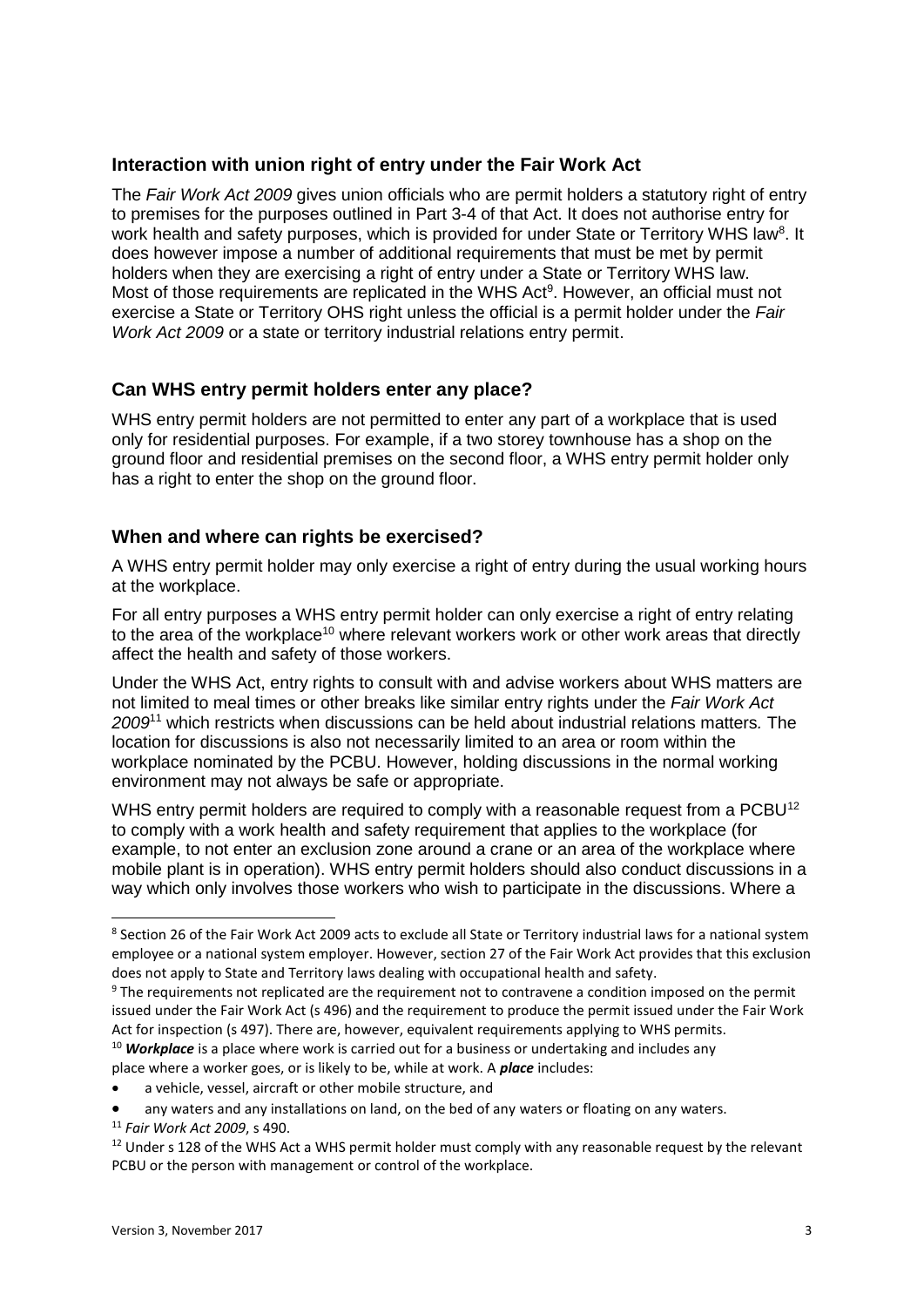WHS entry permit holder asks for information from a worker regarding a WHS matter, inspectors should encourage that the worker to be given an opportunity to provide the information without the PCBU present.

The WHS Act sets out a number of rights that entry permit holders may exercise while at a workplace to inquire into a suspected contravention of the WHS Act. These rights do not apply to entry permit holders when exercising their right of entry for the purpose of consulting and advising workers.

# **WHS entry permit holder obligations**

As a visitor at the workplace a WHS entry permit holder must take reasonable care for their own health and safety and ensure that their acts or omissions do not adversely affect the health and safety of other persons. They must also comply, as far as they are reasonably able, with any reasonable site safety instruction given by the relevant PCBU, for example, to wear personal protective equipment or to be escorted. As the WHS entry permit holder is not undertaking any relevant work at the workplace, they would generally not be required to undertake a safety induction, unless unique circumstances or hazards exist at the workplace, such as at a petrochemical plant or a tunnelling site.

#### *Reasonable request by PCBU regarding WHS requirements*

The WHS Act requires that a WHS entry permit holder not exercise a right of entry unless he or she has complied with any reasonable request by the relevant PCBU to comply with WHS requirements that apply to the workplace for example, applicable safety induction<sup>13</sup> or on-site supervision<sup>14</sup> or any other requirement that applies to that type of workplace. A failure to comply with such requests will generally mean that the WHS entry permit holder has no authority to enter or remain at the workplace. However, while immediate compliance with a request may not in all circumstances be found to constitute a failure to comply, courts have said the 'greater may be the concern to safety, the greater may be the need for a person to more immediately comply with a request made'<sup>15</sup>.

Courts and tribunals have previously found under industrial and occupational health and safety laws that:

- a request need not be in writing (but it is recommended that this be the case)
- a request must be 'sufficiently certain as to permit compliance'<sup>16</sup>
- a request is not deemed unreasonable because an entry permit holder has not been asked to comply with WHS requirements on previous visits to the same workplace

<sup>13</sup> In *Darlaston v Parker* [2010] FCA 771 it was found that safety induction that was 'imposed for the benefit and safety of all entering the site—be they union officials or others' was a WHS requirement that an entry permit holder should have complied with when requested, as was a request that an entry permit holder come down from scaffolding he had climbed in inquiring into a suspected WHS contravention.

<sup>14</sup> In *Construction, Forestry, Mining and Energy Union v Foster Wheeler Worley Parsons (Pluto) Joint Venture*  [2010] FWA 2341 it was found that a requirement that a permit holder be escorted and monitored at all times while on site was an appropriate WHS requirement. In making this finding though the Commissioner noted it was a requirement for all visitors to the site with the legitimate purpose of ensuring site and personnel safety and that the escort did not and could not listen to discussions between the entry permit holder and workers. <sup>15</sup> *Darlaston v Parker* [2010] FCA 771.

<sup>16</sup> See *Darlaston v Parker* [2010] FCA 771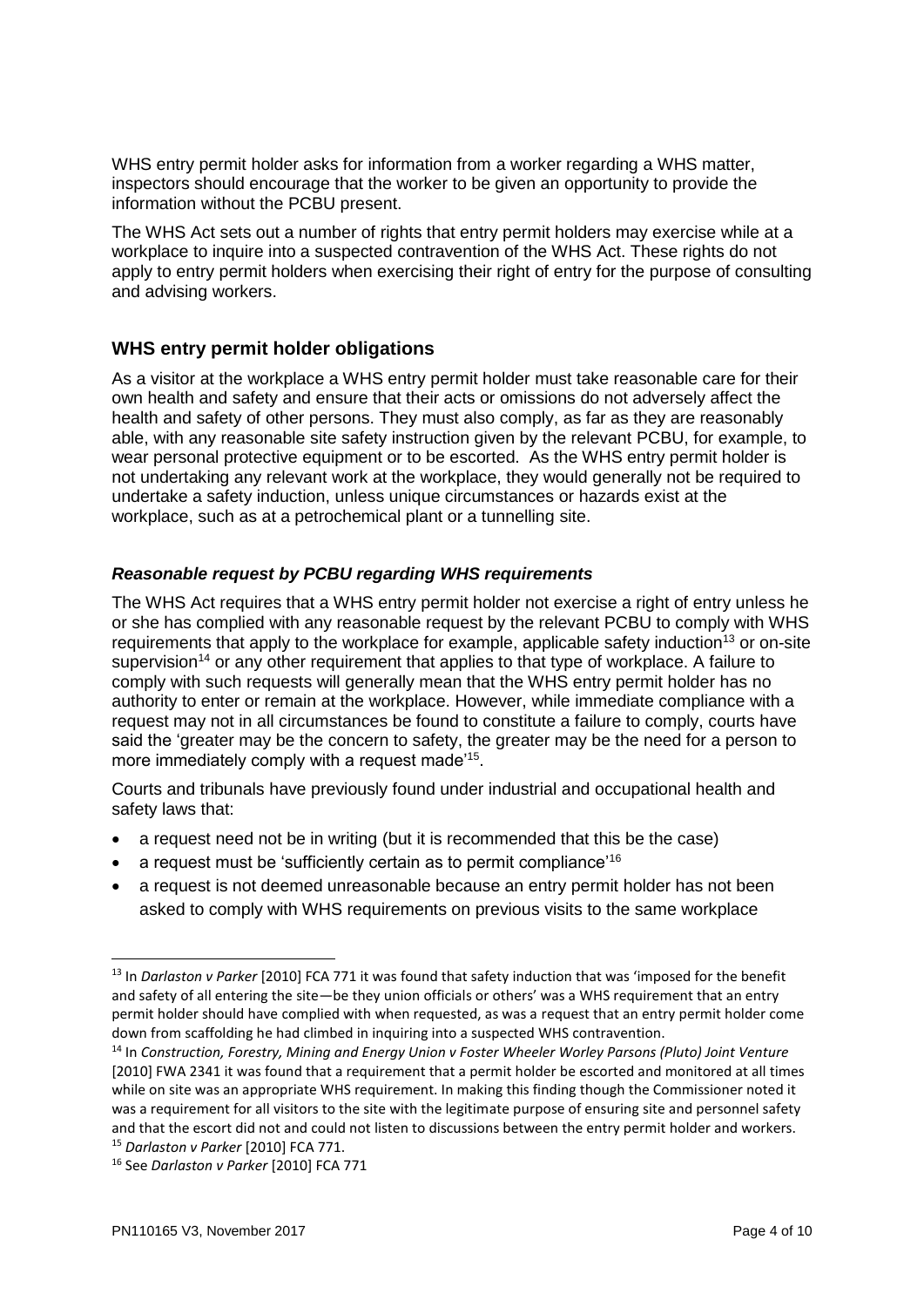- a request is not necessarily unreasonable if it is made assertively or authoritatively and in some circumstances it is accepted that there may be a need to be assertive 'to protect a person from a risk to their own health and safety', and
- the events taking place at a workplace on the day of entry must be taken into account when determining the reasonableness of a request as well as the nature of the work being carried out at the workplace; the size and location of the workplace and the policies and practices that apply to the workplace.<sup>17</sup>

#### *Other legislative requirements*

Access to some workplaces is restricted by other legislative requirements and a WHS entry permit holder must comply with a reasonable request by the relevant PCBU to comply with these requirements. For example, security restrictions under the Commonwealth *Aviation Transport Security Act 2004* require screening and clearance of a person before they can gain access to certain areas of an airport.

#### **Notice requirements**

#### *When 24 hours notice is required*

At least 24 hours (but not more than 14 days) written notice is required to be provided to the relevant person conducting a business or undertaking:

- to inspect employee records held by the relevant PCBU or information held by a person other than the relevant PCBU that are directly relevant to a suspect contravention<sup>18</sup>, and
- to enter a workplace to consult and advise workers. There is no requirement in the WHS Act or Regulations for the notice to include information on what matters will be the subject of consultation or advice.

Requiring at least 24 hours notice to inspect or make copies of employee records is consistent with requirements in the *Fair Work Act 2009*<sup>19</sup>. An employee record is a record of personal information relating to the employment of an employee, for example, information about an employee's training or terms and conditions of employment.<sup>20</sup> This does not capture records relating to workers who are not employees of the PCBU. Section 148 of the WHS Act prohibits the unauthorised use or disclosure of information or documents obtained under entry to inquire into a suspected contravention. The disclosure of personal information (as for information about employees) is also regulated by other laws including the Commonwealth *Privacy Act 1988.*

#### *When 24 hours' notice is not required*

A WHS entry permit holder can enter a workplace where a relevant worker works to inquire into suspected contraventions of the WHS Act without giving any notice. As soon as is

<sup>&</sup>lt;sup>17</sup> In Construction, Forestry, Mining and Energy Union v Foster Wheeler Worley Parsons (Pluto) Joint Venture [2010] FWA 2341 at 65, it was said that the relevant circumstances to be taken into account included the legitimate interests of the affected employer and occupier and those of the employees and the permit holder as well as 'the nature of the industry and the size and location of the site, the site policies and practices of the occupier and employers concerning safety and security'.

 $18$  If seeking access to information held by a person other than the relevant PCBU, the entry permit holder must also give 24 hours written notice to the person from whom the documents are requested.

<sup>19</sup> *Fair Work Act 2009* (Cth), s 495.

<sup>20</sup> See definition of 'employee record' in *Privacy Act 1988*, s 6.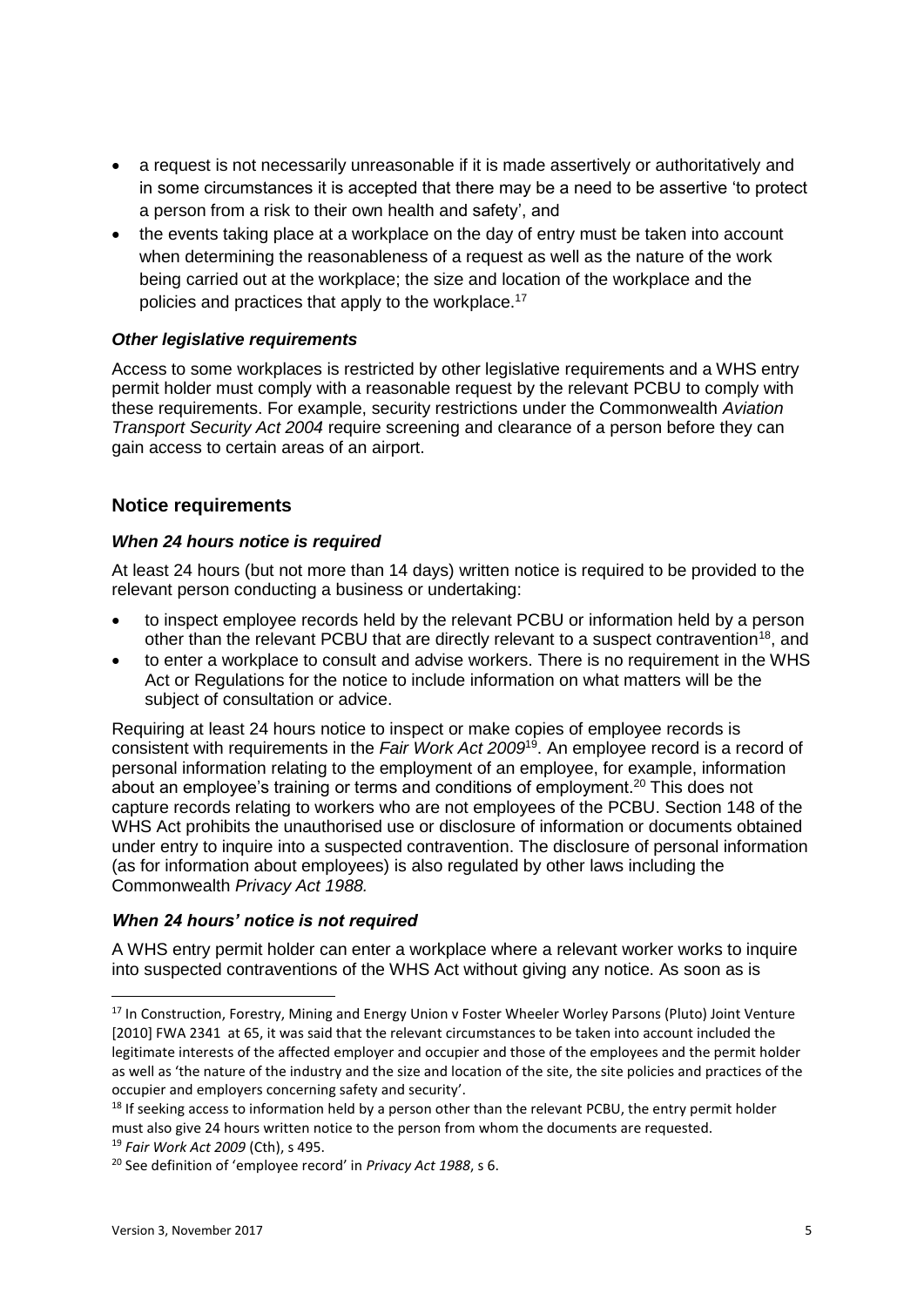reasonably practicable after entering a workplace to inquire into a suspected WHS contravention written notice of entry must be provided to the relevant PCBU and the person with management or control of the workplace unless doing so would:

- defeat the purpose of the entry, for example providing notice could result in the destruction, concealment or alteration of relevant evidence, or
- would unreasonably delay the entry permit holder in an urgent case, for example if the WHS entry permit holder had a reasonable belief that workers were being exposed to a hazard that posed a serious and immediate risk to their health and safety and it was necessary to warn them.

For this purpose the *person with management or control of the workplace* is the person who is in charge of the premises. This 'person' could be a body corporate or an individual.

# **Details required in a notice of entry**

Entry notices must be in writing and include the details specified in Part 2.4 of the WHS Regulations, including the full name of the entry permit holder; the name of the union that they represent; the section of the Act under which entry to the workplace is proposed; the date of entry or proposed entry and the name and address of the workplace entered or to be entered.

In addition, notice of entry to inquire into a suspected WHS contravention must include, so far as is practicable, the particulars of the suspected contravention. The particulars of the contravention must provide enough information to enable the person with management or control of the workplace (or their representatives) and representatives of the relevant PCBU to determine the scope of the inquiry including general location(s) for example, "suspected contravention in the provision of safe plant within production areas of the workplace". However, if the entry permit holder is acting on a complaint about a suspected contravention from a worker and has been provided with limited information, they may not be able to clearly identify the scope of the contravention in the notice of entry. For example, a worker may call an entry permit holder and report unsecured planks on a section of scaffolding, but not provide further detail on where the unsecured planks are located. In this case, it would be sufficient for the entry permit holder to inform the PCBU that they are acting on a report from a worker about unsecured scaffolding planks, giving the PCBU as much detail as they are able to about the suspected contravention, and notifying the PCBU they may need to look at all of the scaffolding to identify the location of the issue.

An entry permit holder is not required to provide such specific detail that individual workers may be identified (for example it may identify workers if the notice said, "lack of machine guarding on production line one stamping machines"). In other words, it is sufficient that the WHS entry permit holder genuinely held a reasonable suspicion before entering the workplace that the contravention has occurred or is occurring. There is no requirement that the notice specify the provisions of the Act or Regulations, provided that the notice indicates how the legislation is suspected to have been contravened.

This requirement makes entry permit holders accountable for the proper exercise of this right of entry because an inability to provide particulars may call into question the reasonableness of the asserted belief.

If it is not practicable for the WHS entry permit holder to provide a written entry notice on arrival to inquire into a suspected contravention; the WHS entry permit holder may instead write a notation in the visitors/sign-in book. The notation must be written on entry to the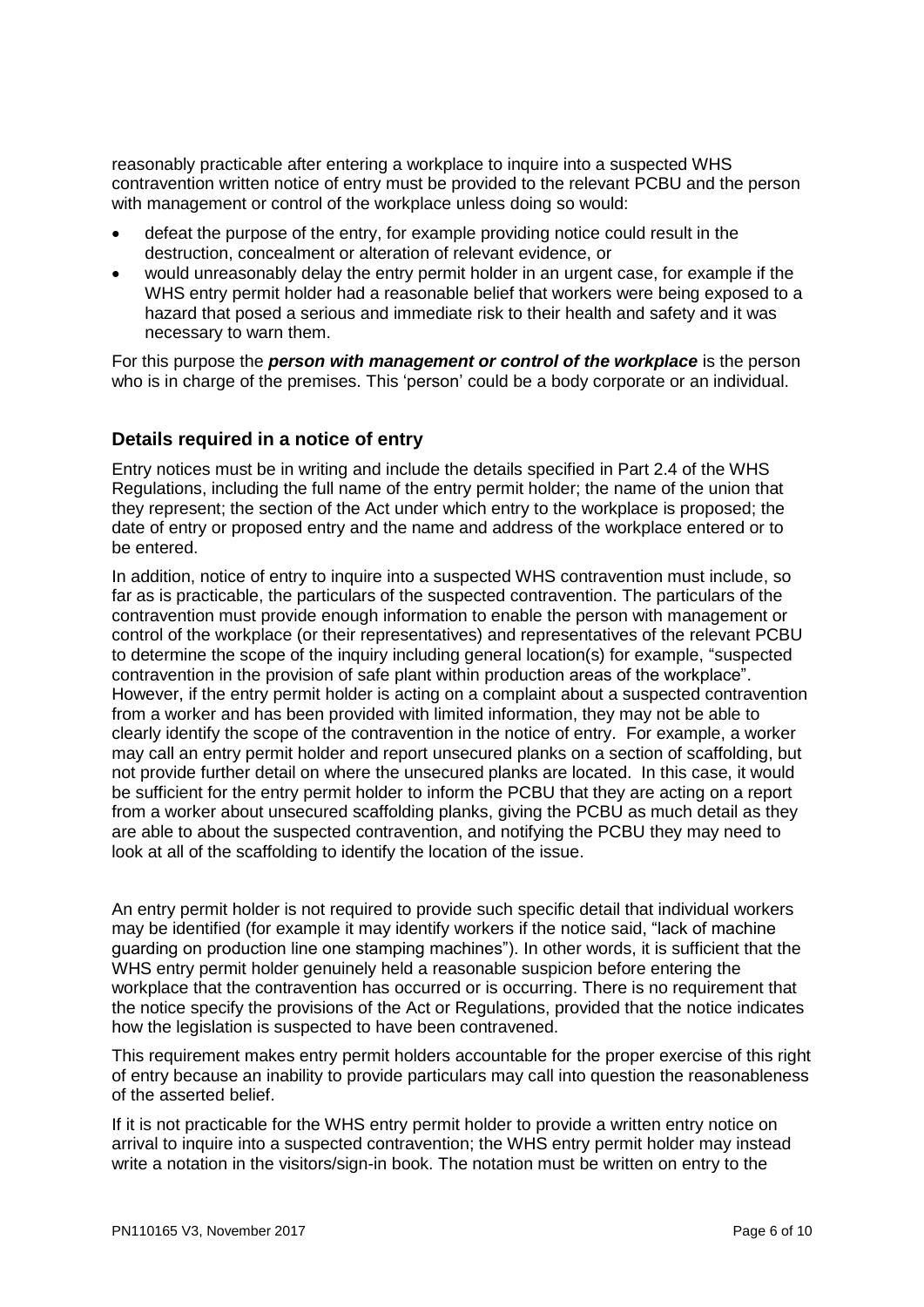workplace and state the suspected contravention. The notation must provide enough information to enable the person with management or control of the workplace (or their representative) and representatives of the relevant PCBU to determine the scope of the inquiry.

A written notice of entry will still be required to be given as soon as reasonably practicable to both the PCBU and person with management and control of the workplace. However in circumstances where an inspector has been called to the workplace a notice of entry would not be required.

A WHS entry permit holder must not disclose the name of any worker either in the written notice or verbally to a PCBU unless that worker has consented. This protects the privacy of workers who may have reported a suspected WHS contravention to their union and/or requested inquiries to be made. Even if the consent of a worker is given, entry cannot be refused because the worker has not been identified in the entry notice.

# **Person must not refuse or delay entry of WHS entry permit holder or hinder or obstruct WHS entry permit holder**

The WHS Act aims to ensure that WHS entry permit holders are not prevented from properly exercising their rights by prohibiting people at a workplace from taking certain actions.

Under sections 144 and 145 of the WHS Act a person must not:

- without reasonable excuse, refuse or unduly delay entry into a workplace by a WHS entry permit holder who is entitled to enter, for example by refusing entry until the entry permit holder enters an undertaking that would prevent them from discussing particular matters $21$ , or
- intentionally and unreasonably hinder or obstruct a WHS entry permit holder in entering a workplace or in exercising any rights at a workplace under the WHS Act, for example, by requiring workers to advise their employer if they wish to participate in discussions with a permit holder $^{22}$ .

In relation to similar duties under previous WHS laws, it has been held that:

- ignorance of right of entry laws in relation to WHS is inexcusable<sup>23</sup>
- the ability of union officials to enter premises to investigate suspected breaches of OHS laws is critical in ensuring a safe workplace and refusing and/or unduly delaying entry by union officials shortly after a workplace fatality is a serious contravention of the Act<sup>24</sup>

<sup>&</sup>lt;sup>21</sup> In *Construction, Forestry, Mining and Energy Union v BGC (Australia) Pty Ltd [2008] AIRC 55 it was held that a* company could not refuse entry to permit holders until they signed an undertaking to not discuss with workers employment opportunities that existed outside of that company.

<sup>&</sup>lt;sup>22</sup> See Somerville Retail Services Pty Ltd v Australasian Meat Industry Employees' Union [2011] FWA 120; [2011] FWAFB 120 at 42.

<sup>23</sup> *CFMEU v Woden Contractors Pty Ltd* [2011] FMCA 473; *Hogan v Riley & Ors* (No. 2) [2010] 760.

<sup>24</sup> *Automotive, Food, Metals, Engineering, Printing & Kindred Industries Union & Aor v Byrne Trailers Pty Ltd & Anor* [2009] FMCA 1192.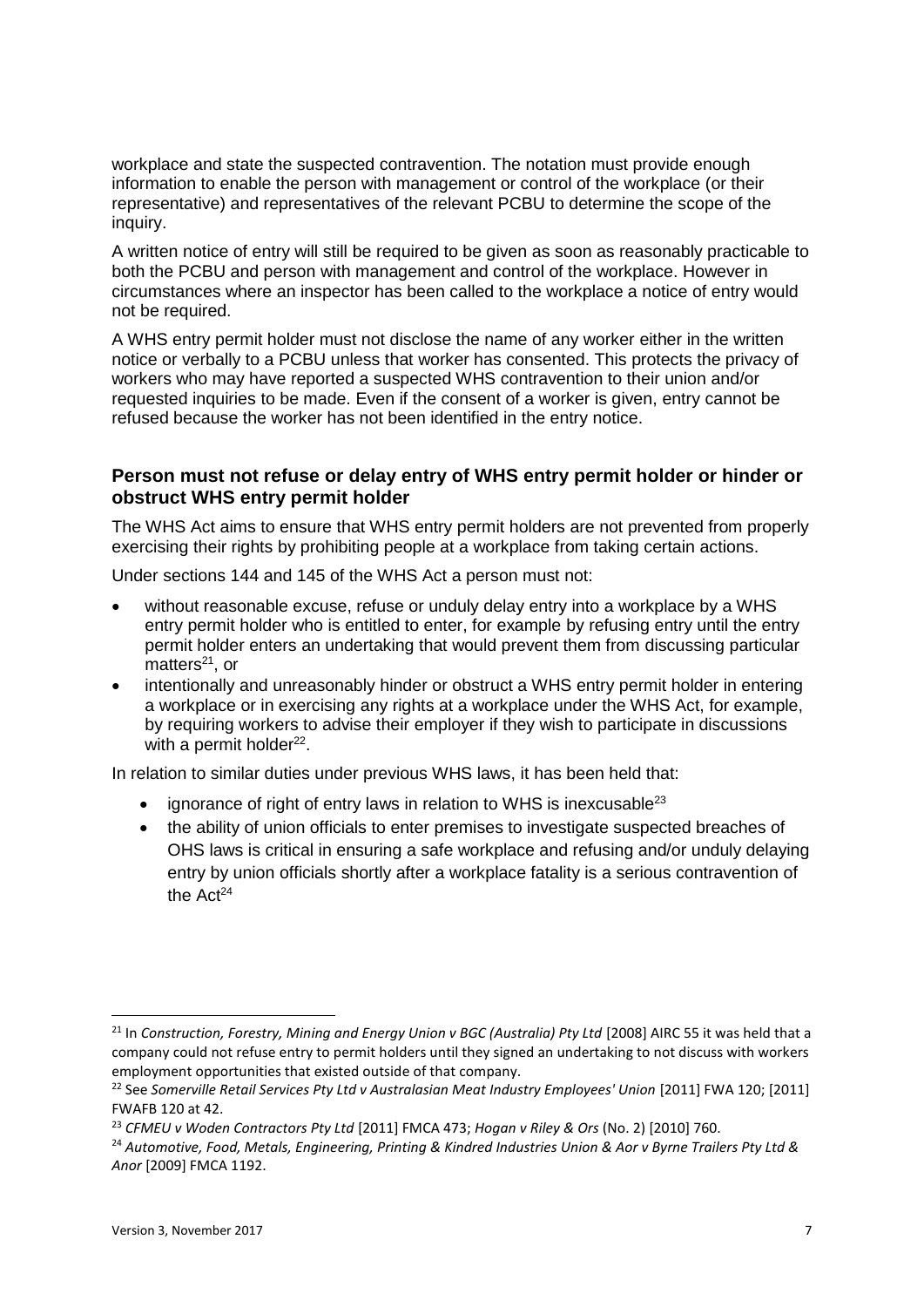persons with a clear statutory right to enter onto premises for the purpose of protecting the health safety and welfare of persons engaged in work in a workplace should not be treated as trespassers $25$ .

A PCBU obstructing the purported exercise of a right of entry by a permit holder will not be contravening the civil penalty provisions if the permit holder is seeking entry for an extraneous purpose because in such circumstances there is no valid right of entry<sup>26</sup>.

A PCBU will not be contravening the civil penalty provisions if the WHS permit holder is seeking entry to consult and advise workers and that entry would intentionally and unreasonably disrupt work (see the following section).

# **WHS entry permit holder must not delay, hinder or obstruct any person or disrupt work**

Under section 146, when exercising any right of entry under the WHS Act, a WHS entry permit holder must not intentionally and unreasonably:

- delay, hinder or obstruct any person at the workplace, or
- disrupt any work at the workplace.

A WHS entry permit holder is also prohibited from otherwise acting in an improper manner.

An action that has the effect of intentionally delaying, hindering or obstructing a person, or disrupting any work at the workplace, is one that is done on purpose, 'usually with some degree of premeditation, or at least in circumstances where the perpetrator may have reasonably foreseen that the concurrent effect of his or her actions would be likely to hinder or obstruct<sup>'27</sup>. It is not enough if the act has the effect of delaying, hindering or obstructing a person or disrupting work if it is not deliberately designed to do so, unless it is reasonably foreseeable that the act would have this effect.

The test of whether something is unreasonable is whether, at the time it was done, it was unreasonable in all the circumstances. An object of the WHS Act, 'encouraging unions and employer organisations to take a constructive role in promoting improvements in work health and safety practices, and assisting persons conducting businesses or undertakings and workers to achieve a healthier and safer working environment' also needs to be considered.

#### *Intentionally and unreasonably delay, hinder or obstruct any person at the workplace*

Court and tribunal decisions dealing with similar prohibitions under industrial relations and occupational health and safety laws have found an entry permit holder had contravened the right of entry provisions of the now repealed Commonwealth *Workplace Relations Act 1996* by intentionally and unreasonably hindering and obstructing persons from carrying out concrete pouring at the workplace.<sup>28</sup>

<sup>25</sup> See *Workcover Authority of New South Wales v Ourcorp Pty Ltd* [2006] NSWIMC 74 where two authorised officials were directed to leave premises by a management representative despite having informed him that they were duly authorised and were acting or seeking to act in the exercise of their statutory functions. <sup>26</sup> See judgment of Grey J in *Australian Federation of Air Pilots v Australian Airlines Limited* [1991] 36 IR 194 at

<sup>240-5,</sup> cited in *Construction, Forestry, Mining and Energy Union v BGC (Australia) Pty Ltd* [2008] AIRC 55 at 192. <sup>27</sup> See *Willow Ware Australia Pty Ltd v Tony Mavromatis* - PR927866 [2003] AIRC 152 at 20.

<sup>28</sup> See *Lovewell v Pearson* [2011] FMCA 102 and *Standen v Feehan* [2008] FCA 1574; [2008] 177 IR 276.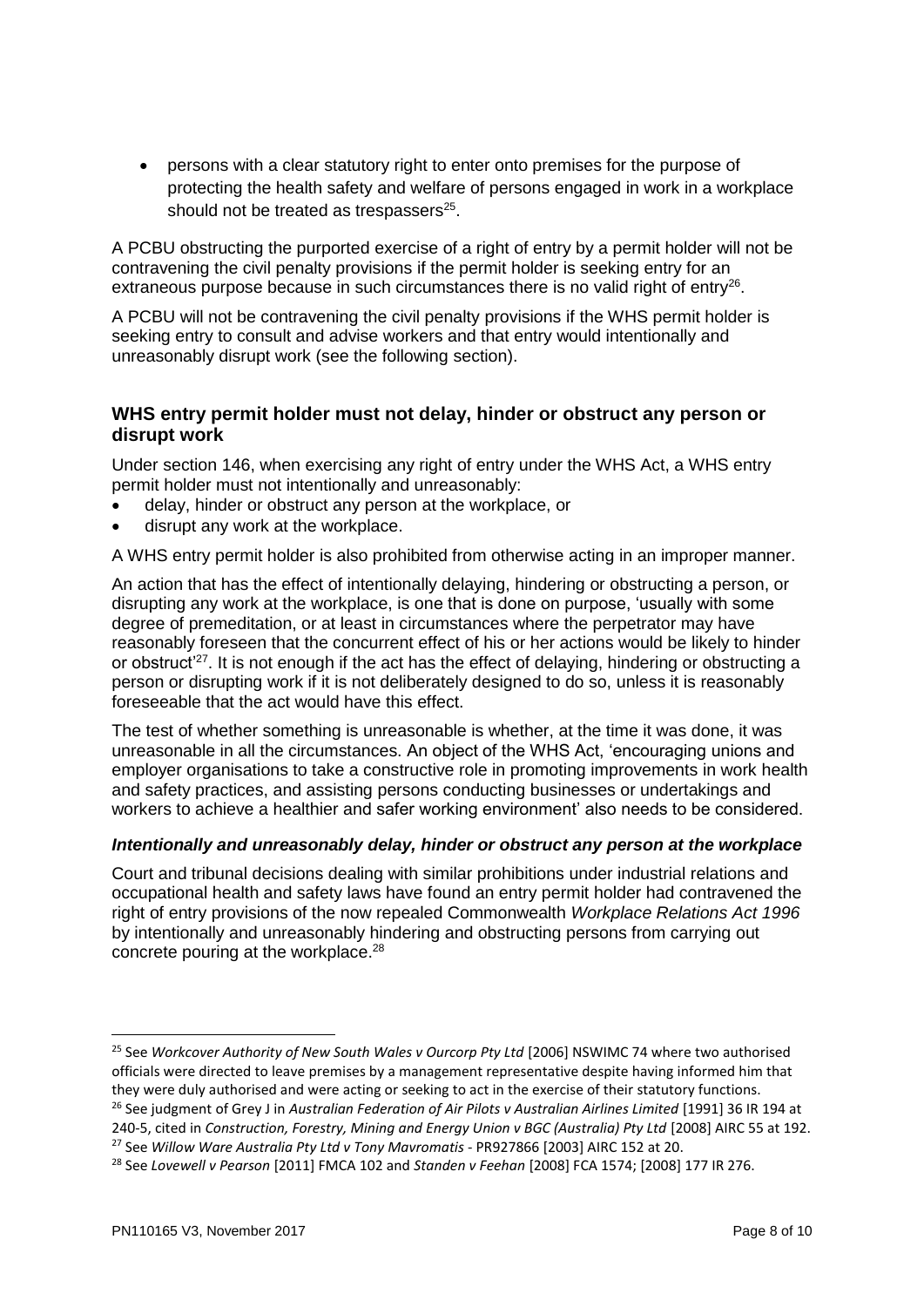#### *Intentionally and unreasonably disrupt work*

Because of the safety context, there is no blanket prohibition in the WHS Act on the disruption of work. However a WHS entry permit holder must act reasonably when exercising any of their specific rights of entry under the WHS Act and must not intentionally and unreasonably disrupt work,

The WHS Act, unlike the *Fair Work Act 2009,* does not limit the right of entry to consult with and advise workers about WHS matters to meal times or other breaks. This however should not be regarded as a right to enter a workplace without regard to the effect on the work being carried out at the workplace. When considering whether an entry permit holder has acted reasonably, all relevant circumstances should be taken into account, for example, whether there was any urgency in the need for consultations with relevant workers, whether the relevant PCBU was consulted with a view to agreeing on a time for the consultations or whether the entry took place at a time when critical work was disrupted and the consultations could reasonably have taken place at another time that was acceptable to both the PCBU and the WHS entry permit holder.

For example, if a PCBU receives notice of entry, they may advise the WHS entry permit holder, on reasonable grounds, that the proposed entry will unreasonably disrupt work because of the time and/or manner in which entry is to be exercised and propose an alternative time. If the WHS entry permit holder proceeds with entry at the original notified time knowingly disrupting the work without explaining why the proposed time is not acceptable or without trying to negotiate an alternate time that is agreed to by both parties, they will have breached their entry rights by intentionally and unreasonably disrupting work at the workplace.<sup>29</sup>

A person must not, without reasonable excuse, refuse or unduly delay entry into a workplace by a WHS entry permit holder who is entitled to enter the workplace. A PCBU cannot refuse or delay entry to consult and advise workers solely on the grounds that it is outside of meal times or other breaks in work. A PCBU will need to be able to demonstrate that the refusal or delay to entry is reasonable because the disruption to work would be unreasonable.

The events taking place at the workplace on the day of entry need to be taken into account when determining whether or not the disruption to work is unreasonable. Relevant considerations in determining whether or not the disruption caused by the entry would be unreasonable could include:

- Whether the consultations would disrupt the whole or a substantial part of the work. For example, consultation with all workers at a workplace at the same time, in particular if the PCBU has put forward alternative arrangements which enable consultation to occur in a staged manner which minimises or eliminates disruption to work.
- Whether the consultations will impact on time critical work (e.g. concrete pours). particularly busy working periods (e.g. a bank at lunch time) or result in failure to meet contractual deadlines (e.g. the dispatch and delivery of a product).
- Whether, having regard to all relevant circumstances, consultations are unduly lengthy or protracted, either on a single day or over a period of time.
- Whether consultations with some workers will prevent other workers who do not wish to participate in the consultations and discussions from working. The involvement of safety critical workers or workers with specialised knowledge and expertise in consultations may mean that other workers cannot undertake their work. For example, if a dogger is

<sup>29</sup> For a discussion on what may be considered 'intentional' see *Willow Ware Australia Pty Ltd v Tony Mavromatis* - PR927866 [2003] AIRC 152 at 20.